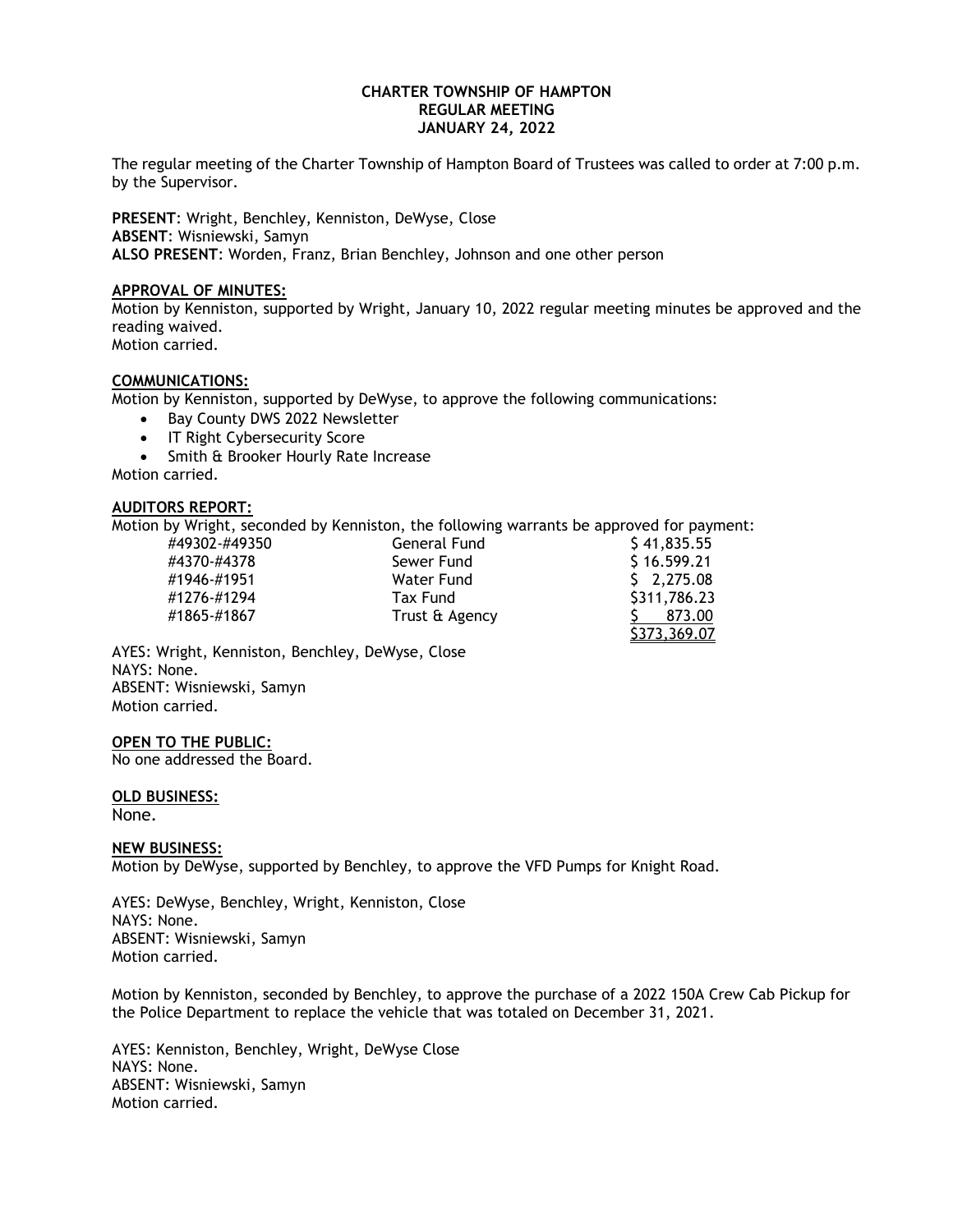**January 24, 2022 Regular Meeting Page 2**

Motion by Kenniston, supported by Benchley, to approve the following budget adjustment for 2021:

# **GENERAL FUND (101):**

Street Lighting Dept 448

| 101-448-956-004                                                                                                | <b>Utilities</b>           | $+5,000$ |
|----------------------------------------------------------------------------------------------------------------|----------------------------|----------|
| Landfill Dept 526                                                                                              |                            |          |
| 101-526-803-000                                                                                                | <b>Contracted Services</b> | $-5,000$ |
| AYES: Kenniston, Benchley, Wright, DeWyse Close<br>NAYS: None.<br>ABSENT: Wisniewski, Samyn<br>Motion carried. |                            |          |

### **ATTORNEY REPORT:**

No report.

#### **ENGINEER REPORT:**

Bartow was not present.

## **STANDING COMMITTEE REPORTS:**

Motion by DeWyse, seconded by Wright, to receive the following:

- Planning Commission October 14, 2021 Minutes
- Planning Commission December 9, 2021 Minutes Motion carried.

### **OFFICER/TRUSTEE/DEPT.HEAD/COMMISSIONER REPORTS:**

**CLERK** 

 Motion by Benchley, supported by Kenniston, to receive the December 2021 Revenue/Expense Report. Motion carried.

### **TREASURER**

Motion by DeWyse, seconded by Wright, to receive the Quarterly Investment Report.

Motion carried.

## **TRUSTEES**

• No Report.

### **SUPERVISO**R

Explained the process Hydracorp will be using to complete cross connection inspections.

# **PUBLIC SAFETY DIRECTOR BENCHLEY**

- CAD view is now working.
- 296 calls and 31 traffic stops since last Board meeting.
- Working on Cost Recovery per our Ordinance and recovered \$500 for 2022 so far.
- Officer Bacon is now a Medical First Responder and will begin Fire School in March.
- Had five people off with Covid, officers working overtime.

### P**UBLIC WORKS SUPERINTENDENT WORDEN**

- Black dirt was brought in for the old tennis courts at Pondside Park.
- Finished digging ditches & cutting ditches for the season.
- Used City of Essexville's bucket truck to replace bulbs on Center Ave. light fixtures.
- Phil fixed the Kubota tractor due to damage from low hanging branches.
- Consumers Energy completed installing the electrical service on Nolet Road.
- Plowed and salted roads today.